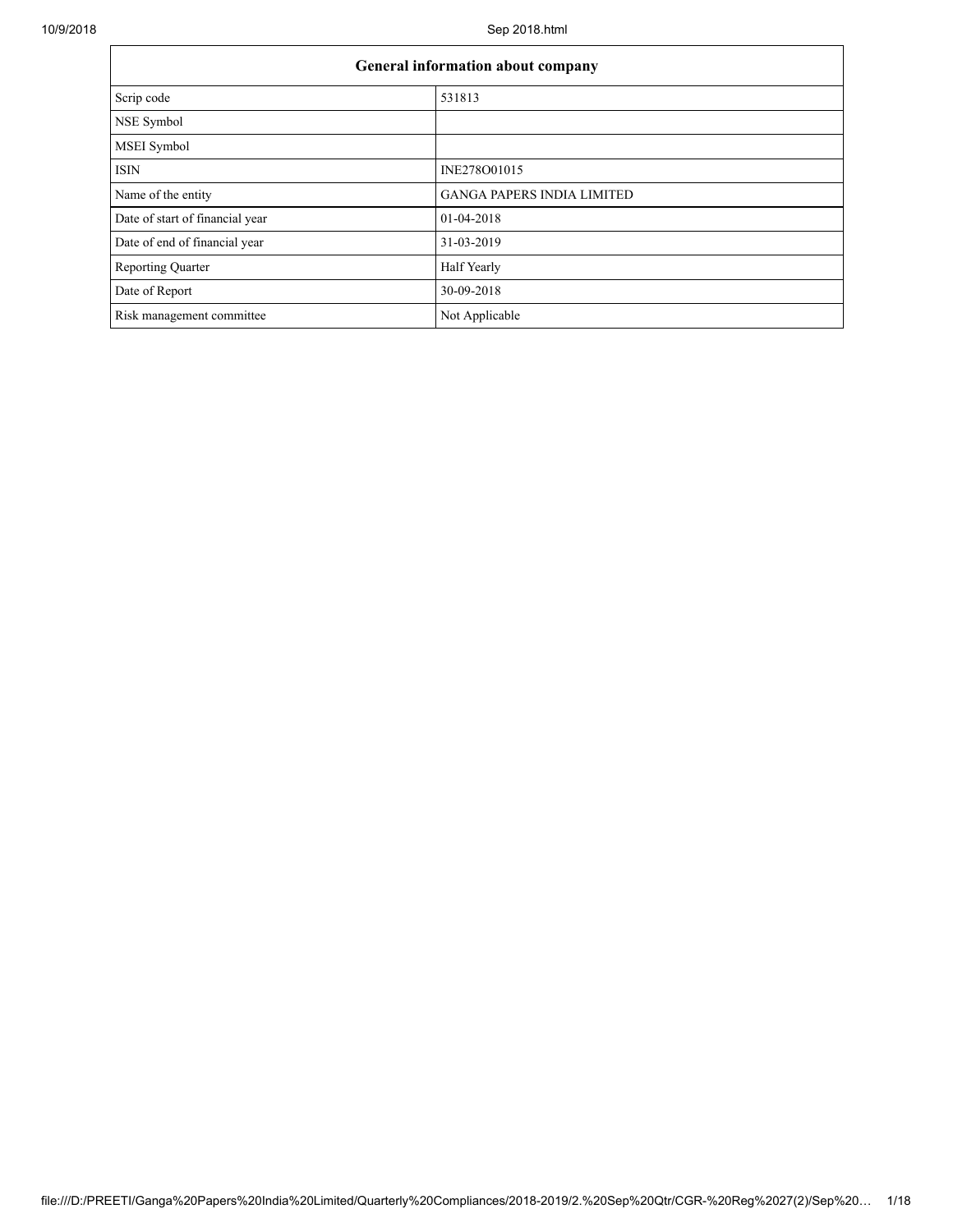| Annexure I                                                                                |  |
|-------------------------------------------------------------------------------------------|--|
| Annexure I to be submitted by listed entity on quarterly basis                            |  |
| <b>I. Composition of Board of Directors</b>                                               |  |
| Disclosure of notes on composition of board of directors explanatory                      |  |
| Is there any change in information of board of directors compare to previous quarter   No |  |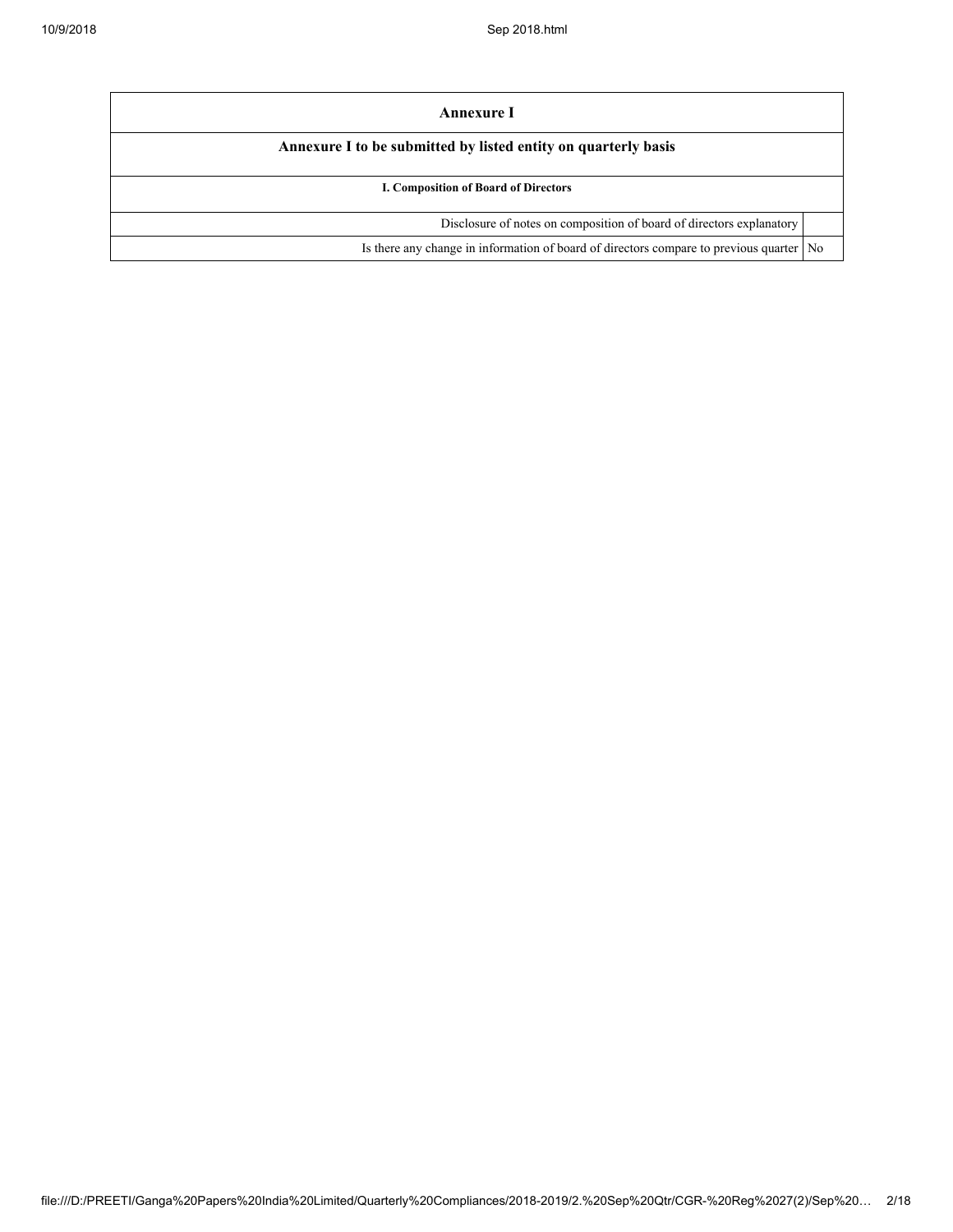| Annexure 1                                                                        |  |  |  |
|-----------------------------------------------------------------------------------|--|--|--|
| <b>II. Composition of Committees</b>                                              |  |  |  |
| Disclosure of notes on composition of committees explanatory                      |  |  |  |
| Is there any change in information of committees compare to previous quarter   No |  |  |  |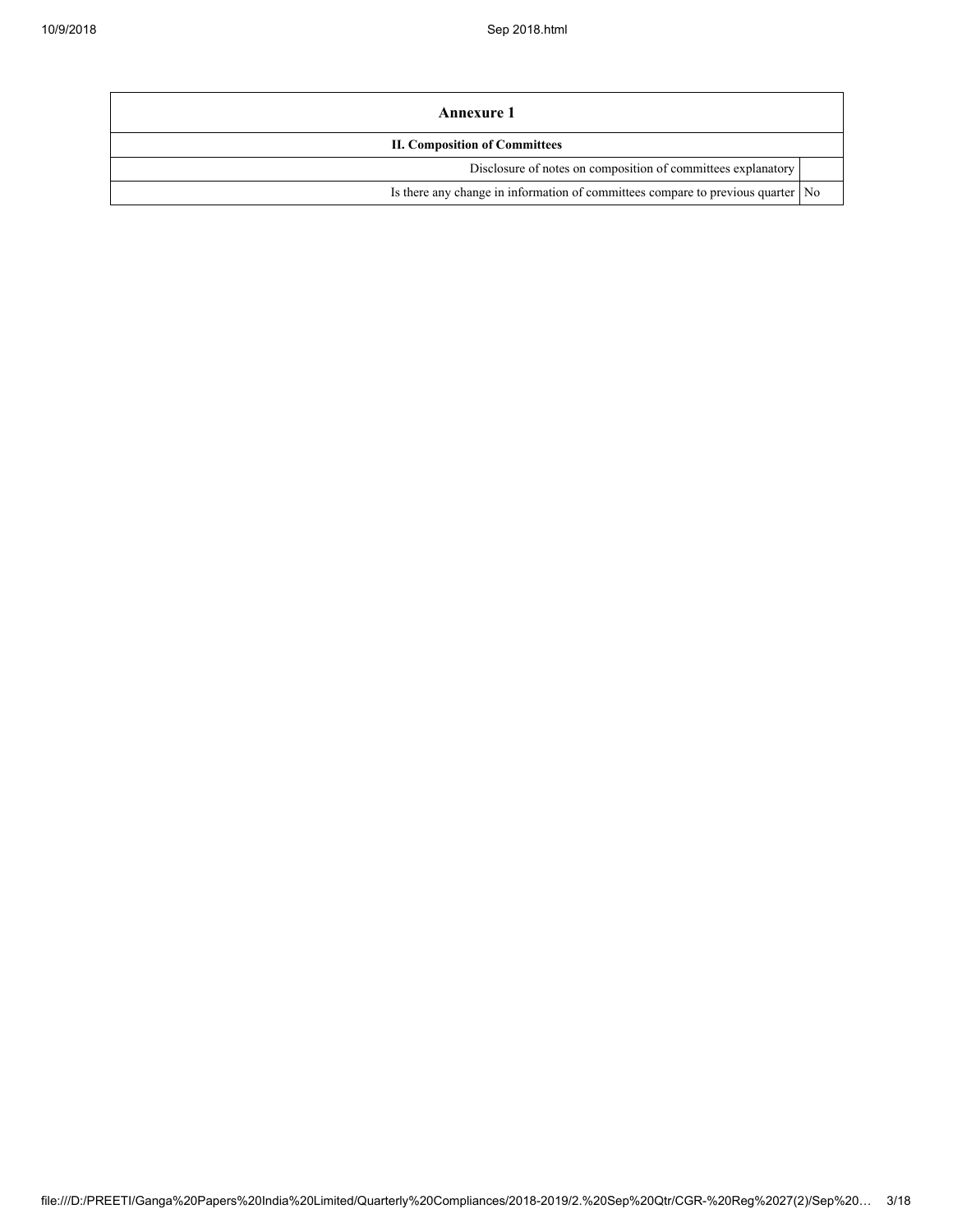| Audit Committee Details |            |                           |                         |                         |         |  |
|-------------------------|------------|---------------------------|-------------------------|-------------------------|---------|--|
| <b>Sr</b>               | DIN Number | Name of Committee members | Category 1 of directors | Category 2 of directors | Remarks |  |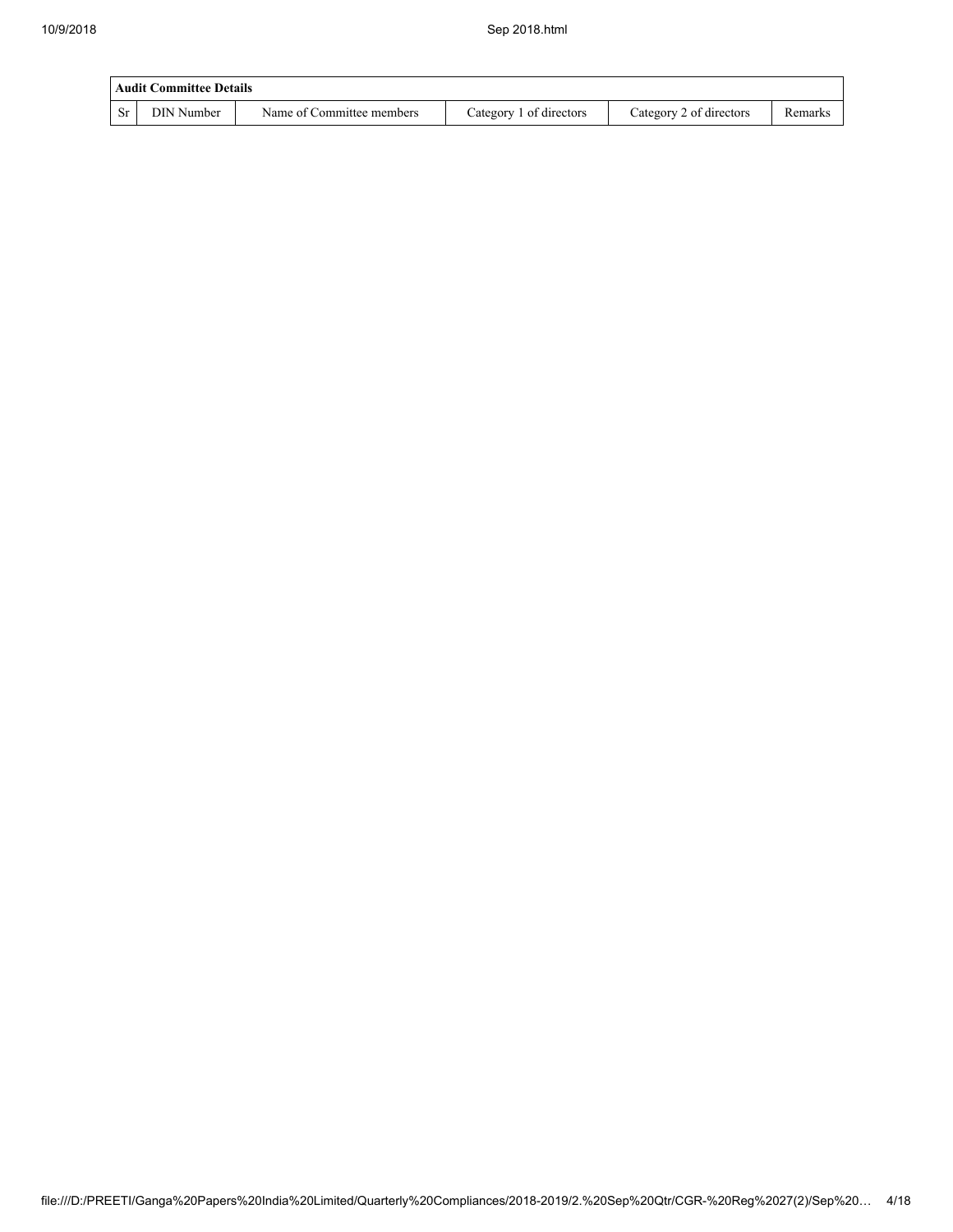| Nomination and remuneration committee |            |                           |                         |                         |         |  |
|---------------------------------------|------------|---------------------------|-------------------------|-------------------------|---------|--|
| <b>Sr</b>                             | DIN Number | Name of Committee members | Category 1 of directors | Category 2 of directors | Remarks |  |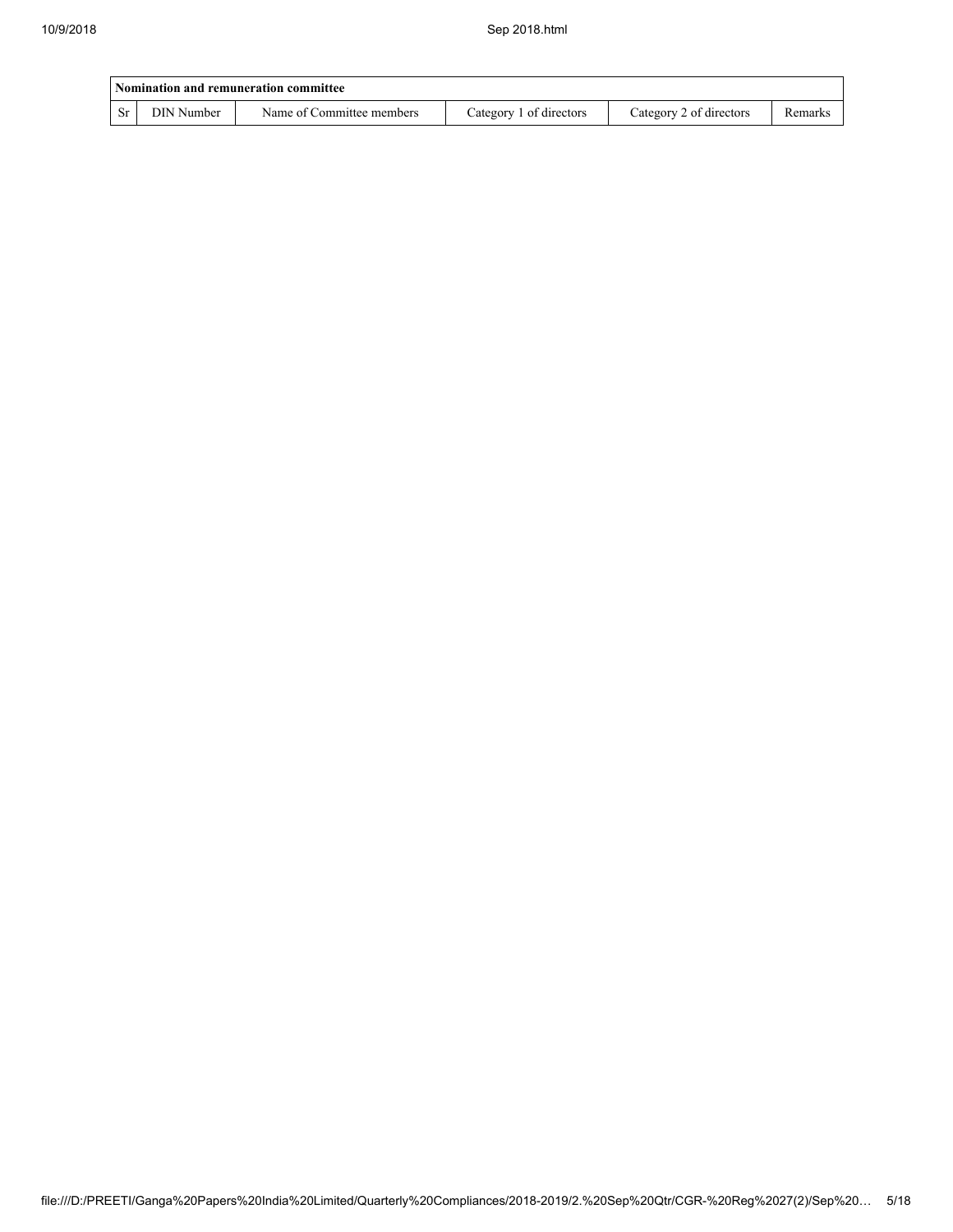| <b>Stakeholders Relationship Committee</b> |            |                           |                         |                         |         |  |
|--------------------------------------------|------------|---------------------------|-------------------------|-------------------------|---------|--|
| -Sr                                        | DIN Number | Name of Committee members | Category 1 of directors | Category 2 of directors | Remarks |  |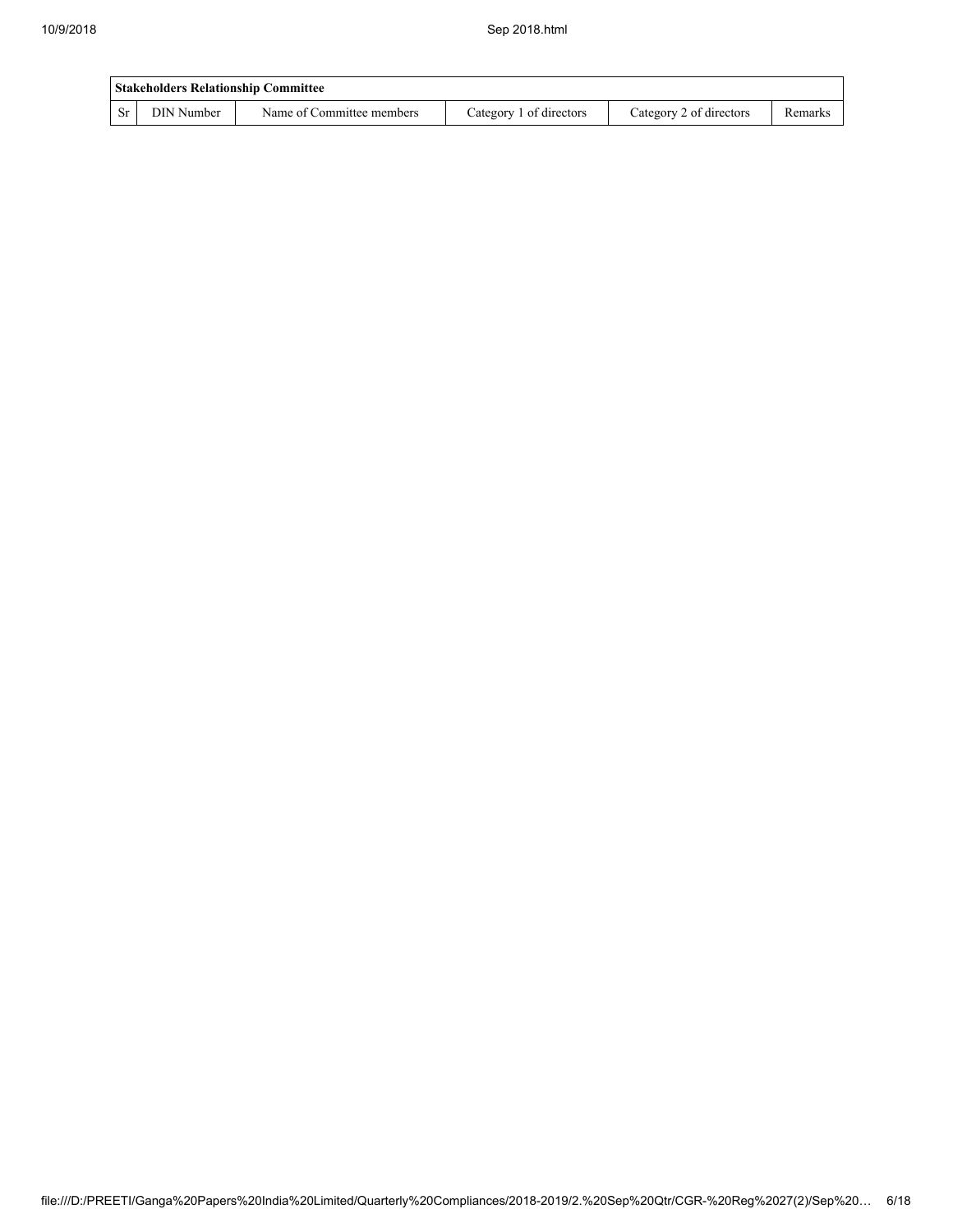| <b>Risk Management Committee</b> |            |                           |                         |                         |         |  |
|----------------------------------|------------|---------------------------|-------------------------|-------------------------|---------|--|
| <b>Sr</b>                        | DIN Number | Name of Committee members | Category 1 of directors | Category 2 of directors | Remarks |  |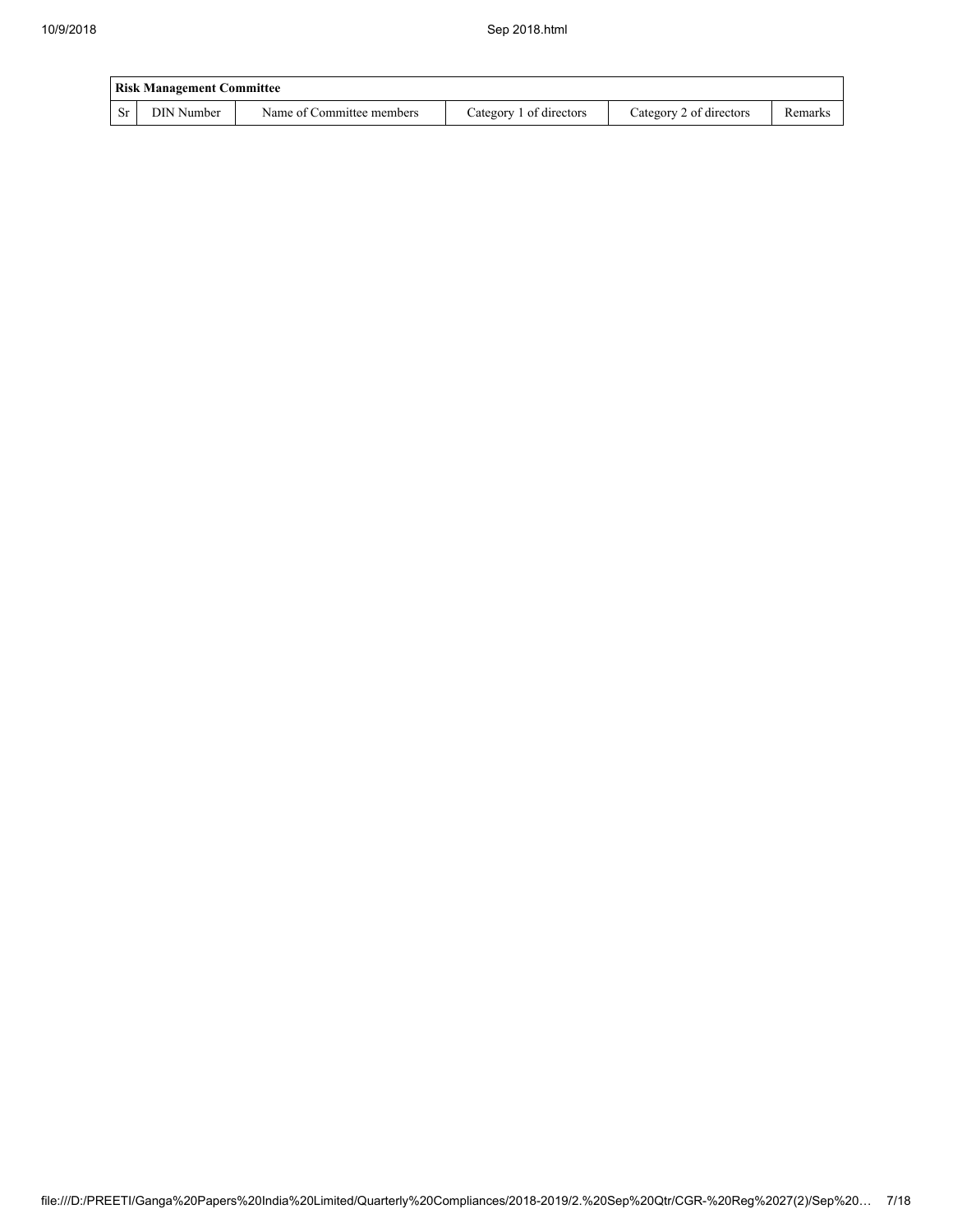|      | Corporate Social Responsibility Committee |                           |                         |                         |         |  |  |
|------|-------------------------------------------|---------------------------|-------------------------|-------------------------|---------|--|--|
| - Sr | DIN Number                                | Name of Committee members | Category 1 of directors | Category 2 of directors | Remarks |  |  |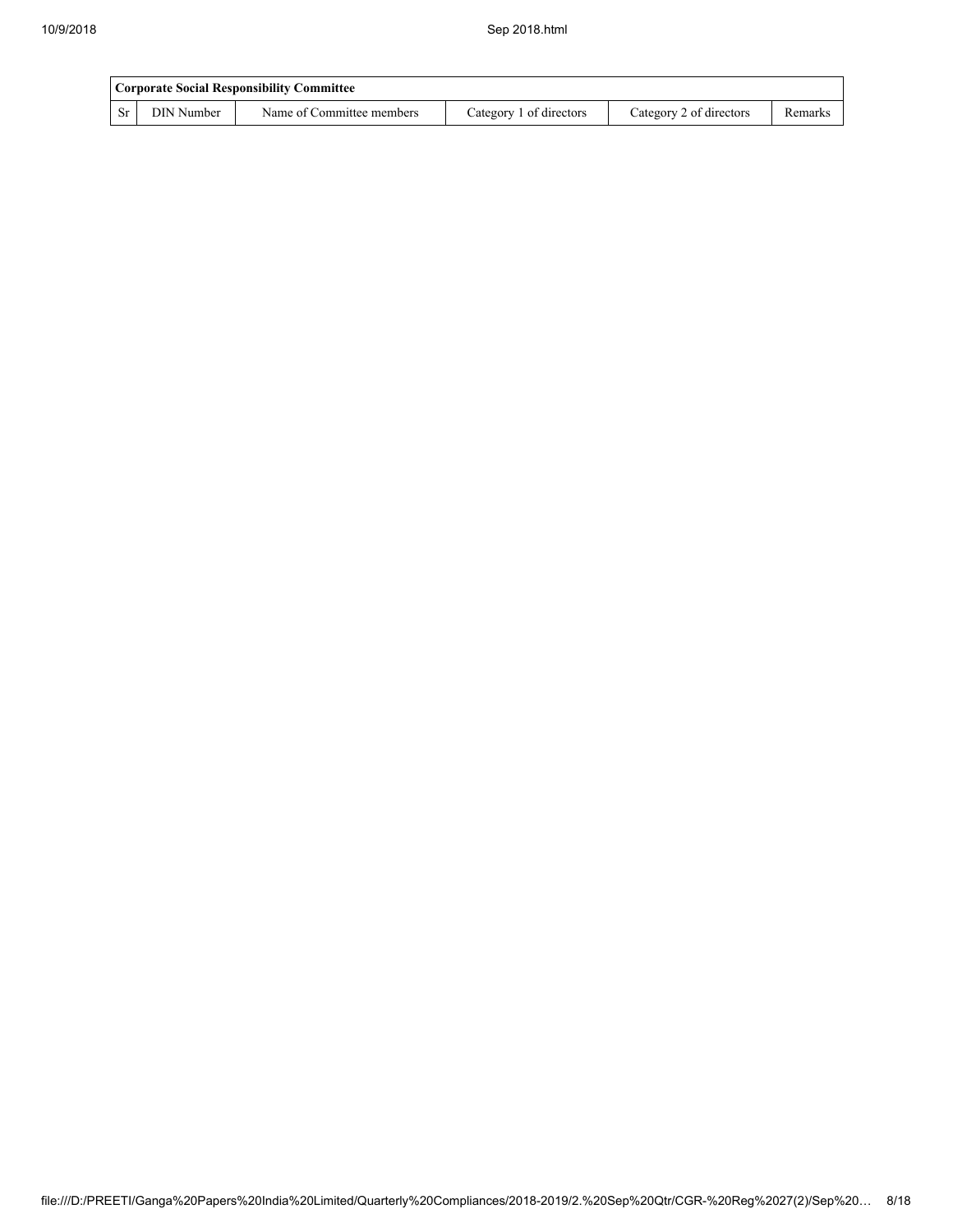| <b>Other Committee</b> |  |                                                                                                                                     |  |  |  |  |  |
|------------------------|--|-------------------------------------------------------------------------------------------------------------------------------------|--|--|--|--|--|
|                        |  | Sr   DIN Number   Name of Committee members   Name of other committee   Category 1 of directors   Category 2 of directors   Remarks |  |  |  |  |  |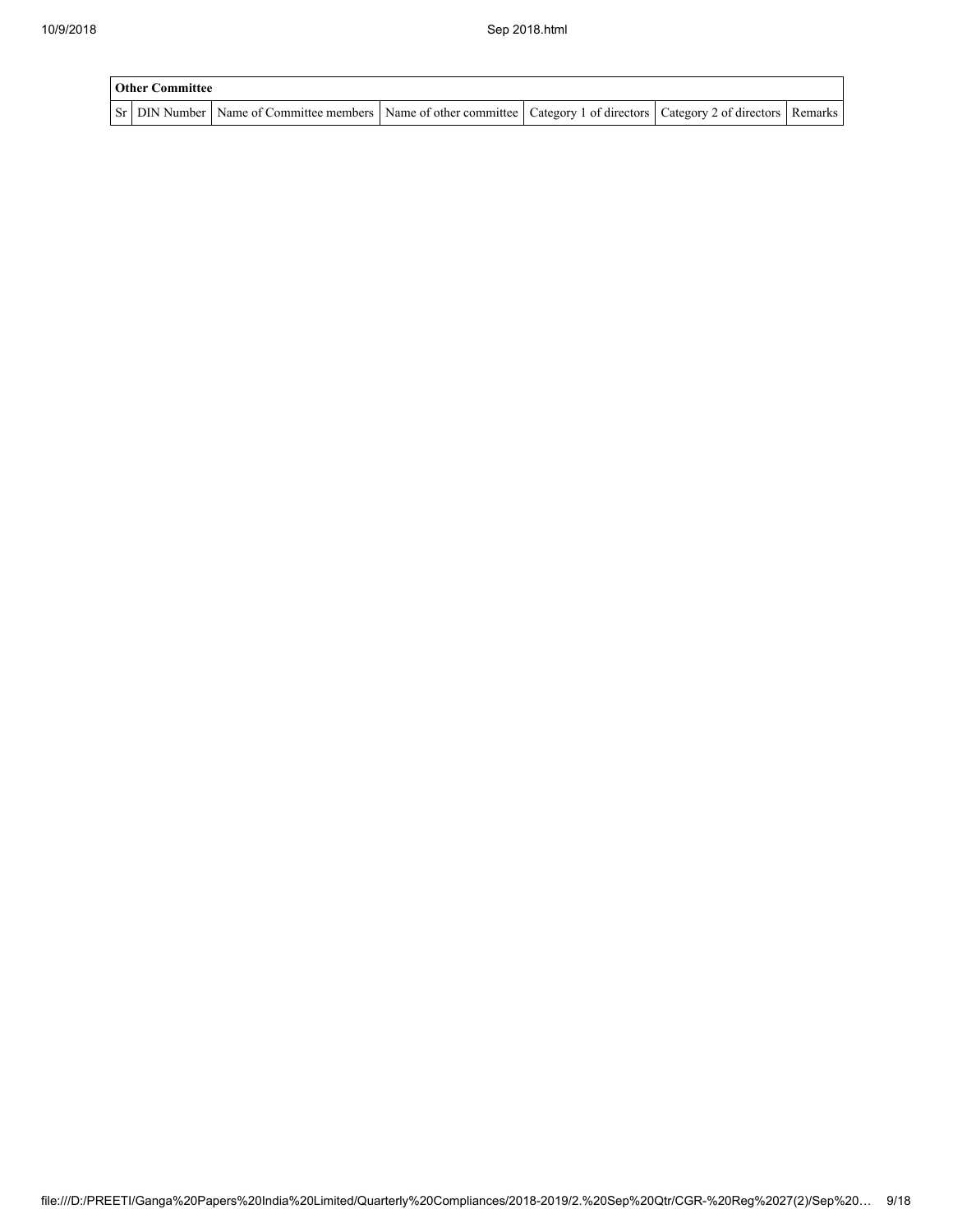|                | Annexure 1                                             |                                                                  |                                                                |  |  |  |  |
|----------------|--------------------------------------------------------|------------------------------------------------------------------|----------------------------------------------------------------|--|--|--|--|
|                | <b>Annexure 1</b>                                      |                                                                  |                                                                |  |  |  |  |
|                | III. Meeting of Board of Directors                     |                                                                  |                                                                |  |  |  |  |
|                |                                                        | Disclosure of notes on meeting of board of directors explanatory |                                                                |  |  |  |  |
| <b>Sr</b>      | Date(s) of meeting (if any) in the<br>previous quarter | Date(s) of meeting (if any) in the<br>current quarter            | Maximum gap between any two consecutive (in<br>number of days) |  |  |  |  |
|                | 30-05-2018                                             |                                                                  |                                                                |  |  |  |  |
| $\overline{2}$ |                                                        | 23-07-2018                                                       | 53                                                             |  |  |  |  |
| 3              |                                                        | 11-08-2018                                                       | 18                                                             |  |  |  |  |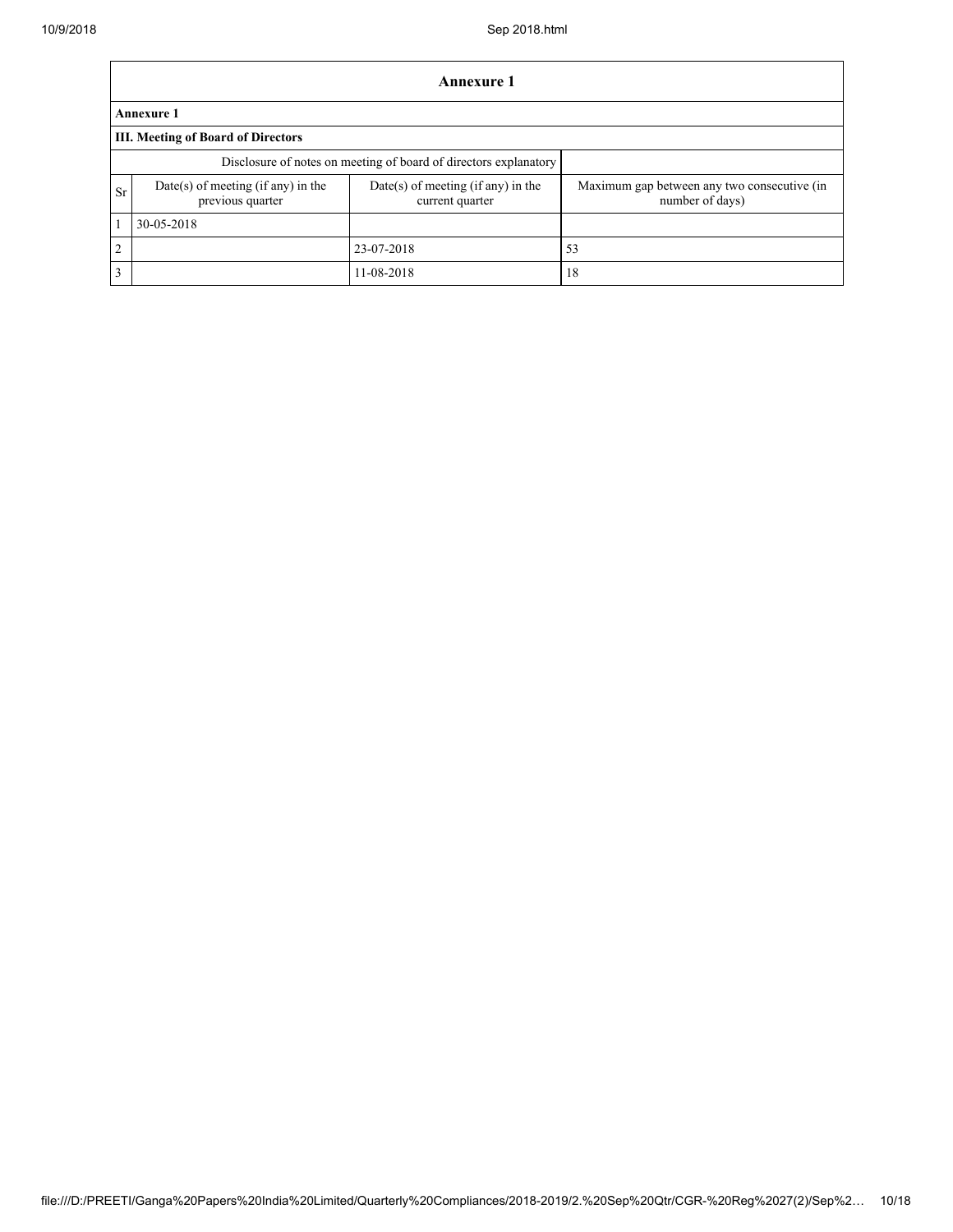|                | <b>Annexure 1</b>                                        |                                                                   |                                                     |                                 |                                                                     |                                                                               |                               |  |  |
|----------------|----------------------------------------------------------|-------------------------------------------------------------------|-----------------------------------------------------|---------------------------------|---------------------------------------------------------------------|-------------------------------------------------------------------------------|-------------------------------|--|--|
|                | <b>IV. Meeting of Committees</b>                         |                                                                   |                                                     |                                 |                                                                     |                                                                               |                               |  |  |
|                | Disclosure of notes on meeting of committees explanatory |                                                                   |                                                     |                                 |                                                                     |                                                                               |                               |  |  |
| <b>Sr</b>      | Name of<br>Committee                                     | Date(s) of meeting of<br>the committee in the<br>relevant quarter | Whether<br>requirement of<br>Ouorum met<br>(Yes/No) | Requirement<br>of Ouorum<br>met | $Date(s)$ of meeting<br>of the committee in<br>the previous quarter | Maximum gap between<br>any two consecutive<br>meetings (in number of<br>days) | Name of<br>other<br>committee |  |  |
|                | Audit<br>Committee                                       | 11-08-2018                                                        | Yes                                                 | 3                               | 30-05-2018                                                          | 72                                                                            |                               |  |  |
| $\overline{2}$ | <b>Stakeholders</b><br>Relationship<br>Committee         | 11-08-2018                                                        | Yes                                                 | $\overline{2}$                  | 30-05-2018                                                          | 72                                                                            |                               |  |  |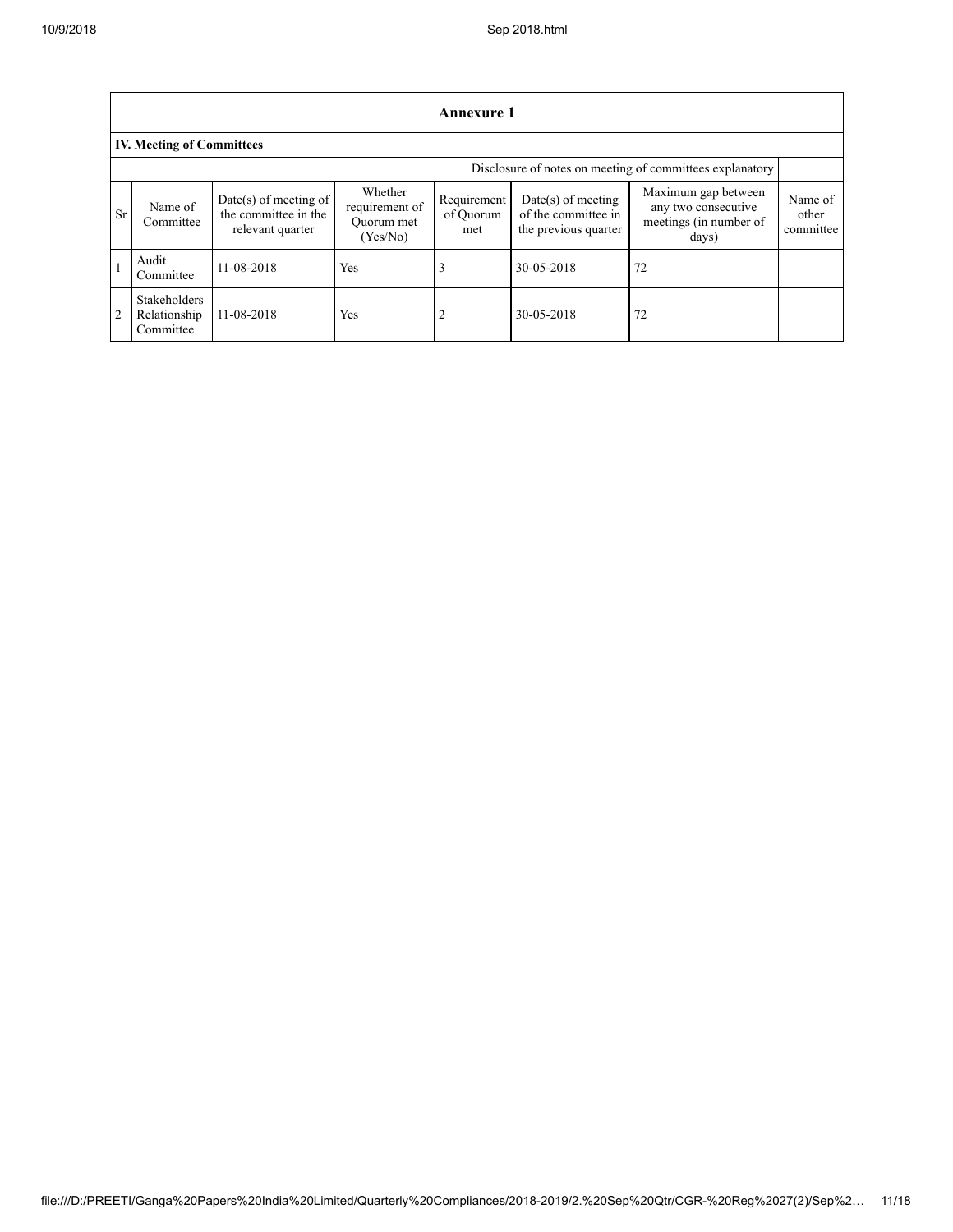|               | Annexure 1                                                                                                |                                  |                                                                    |  |  |  |
|---------------|-----------------------------------------------------------------------------------------------------------|----------------------------------|--------------------------------------------------------------------|--|--|--|
|               | <b>V. Related Party Transactions</b>                                                                      |                                  |                                                                    |  |  |  |
|               | Subject                                                                                                   | Compliance status<br>(Yes/No/NA) | If status is "No" details of non-<br>compliance may be given here. |  |  |  |
|               | Whether prior approval of audit committee obtained                                                        | NΑ                               |                                                                    |  |  |  |
| 2             | Whether shareholder approval obtained for material RPT                                                    | NΑ                               |                                                                    |  |  |  |
| $\mathcal{E}$ | Whether details of RPT entered into pursuant to omnibus approval<br>have been reviewed by Audit Committee | <b>NA</b>                        |                                                                    |  |  |  |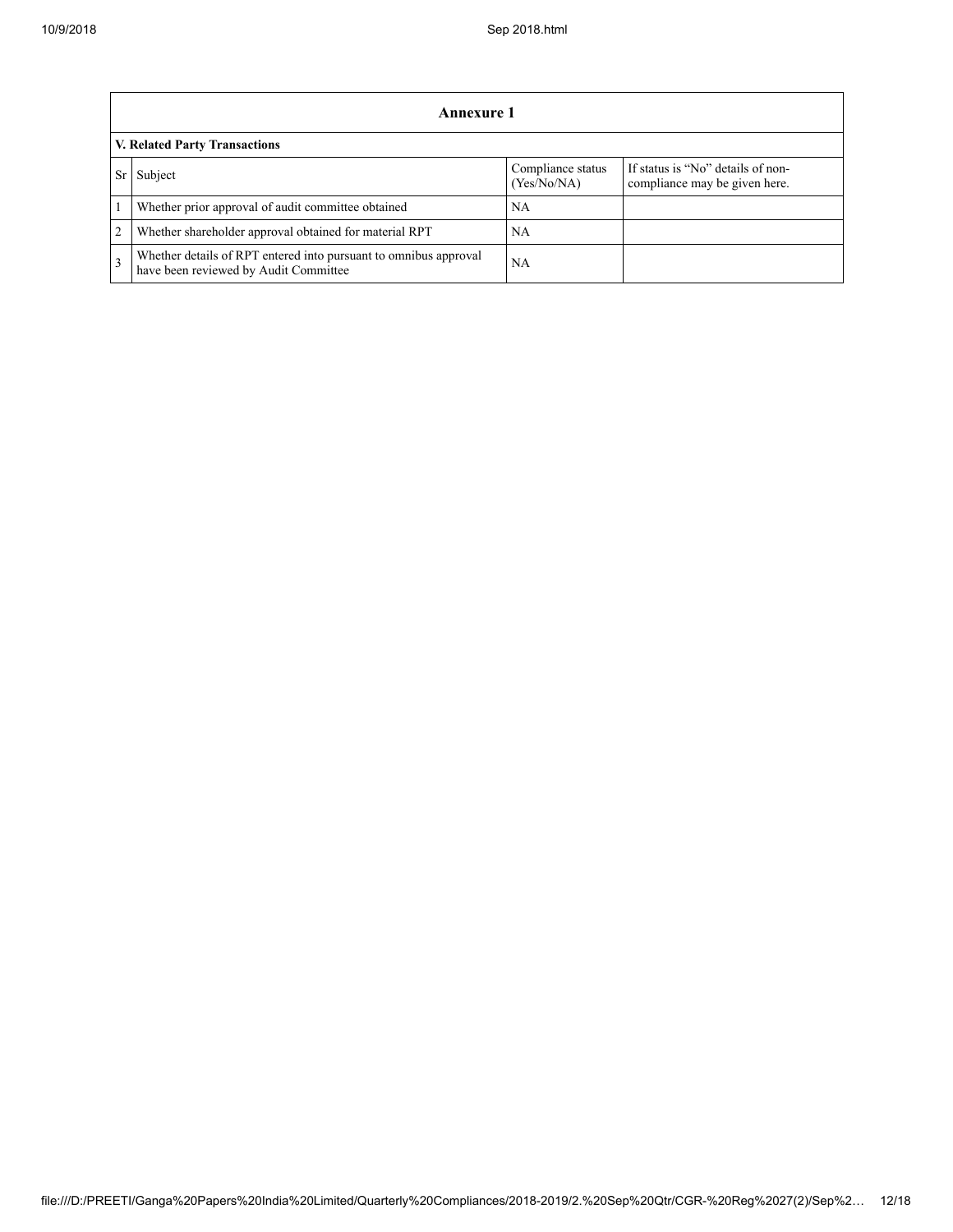|                | <b>Annexure 1</b>                                                                                                                                                                                               |                               |  |  |  |  |
|----------------|-----------------------------------------------------------------------------------------------------------------------------------------------------------------------------------------------------------------|-------------------------------|--|--|--|--|
|                | <b>VI. Affirmations</b>                                                                                                                                                                                         |                               |  |  |  |  |
| Sr             | Subject                                                                                                                                                                                                         | Compliance<br>status (Yes/No) |  |  |  |  |
| $\mathbf{1}$   | The composition of Board of Directors is in terms of SEBI (Listing obligations and disclosure requirements)<br>Regulations, 2015                                                                                | Yes                           |  |  |  |  |
| $\overline{2}$ | The composition of the following committees is in terms of SEBI(Listing obligations and disclosure requirements)<br>Regulations, 2015 a. Audit Committee                                                        | <b>Yes</b>                    |  |  |  |  |
| 3              | The composition of the following committees is in terms of SEBI(Listing obligations and disclosure requirements)<br>Regulations, 2015. b. Nomination & remuneration committee                                   | Yes                           |  |  |  |  |
| $\overline{4}$ | The composition of the following committees is in terms of SEBI(Listing obligations and disclosure requirements)<br>Regulations, 2015. c. Stakeholders relationship committee                                   | Yes                           |  |  |  |  |
| 5              | The composition of the following committees is in terms of SEBI(Listing obligations and disclosure requirements)<br>Regulations, 2015. d. Risk management committee (applicable to the top 100 listed entities) | <b>NA</b>                     |  |  |  |  |
| 6              | The committee members have been made aware of their powers, role and responsibilities as specified in SEBI<br>(Listing obligations and disclosure requirements) Regulations, 2015.                              | <b>Yes</b>                    |  |  |  |  |
| $\overline{7}$ | The meetings of the board of directors and the above committees have been conducted in the manner as specified in<br>SEBI (Listing obligations and disclosure requirements) Regulations, 2015.                  | Yes                           |  |  |  |  |
| 8              | This report and/or the report submitted in the previous quarter has been placed before Board of Directors.                                                                                                      | Yes                           |  |  |  |  |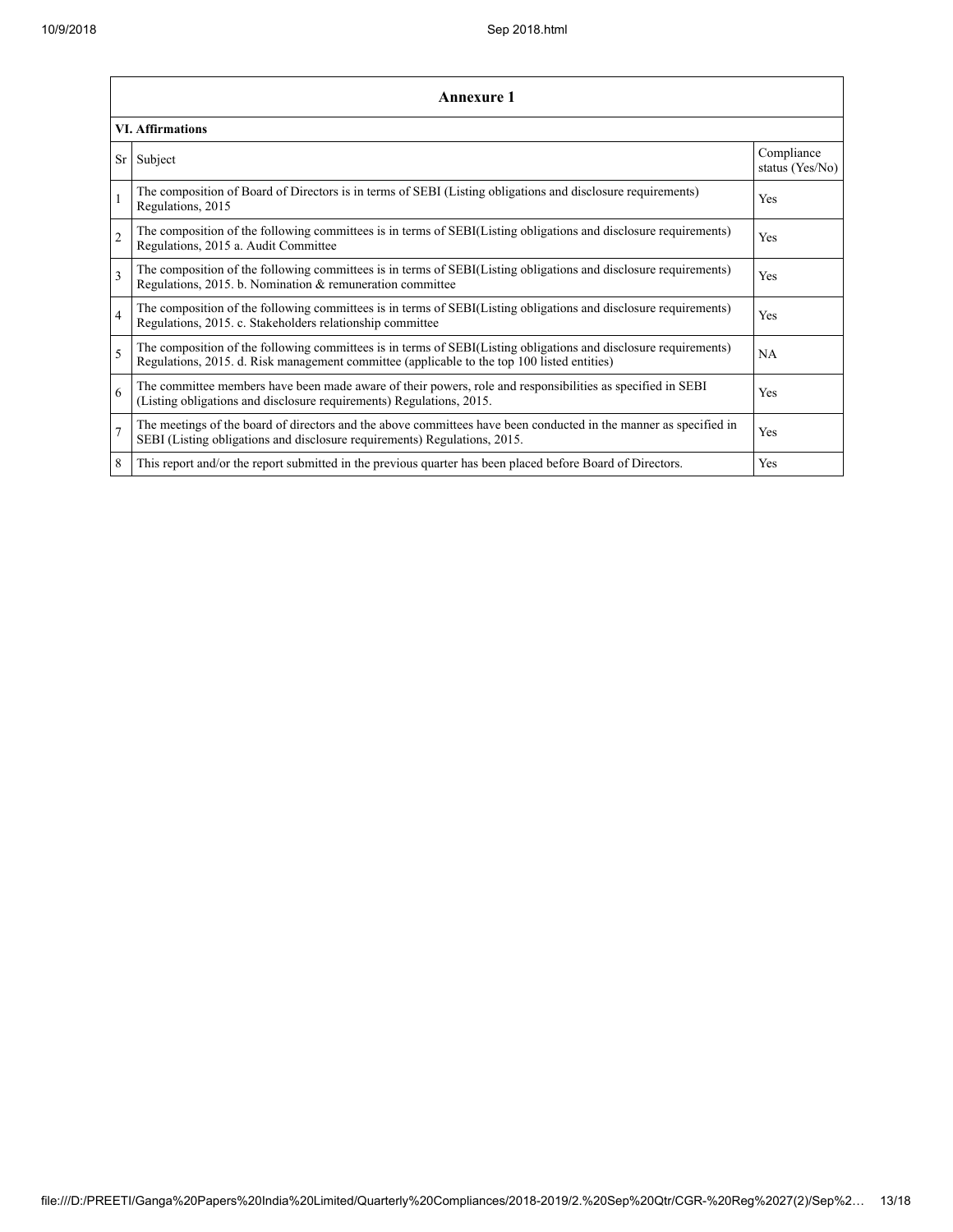| <b>Annexure 1</b> |                   |                   |  |
|-------------------|-------------------|-------------------|--|
| <b>Sr</b>         | Subject           | Compliance status |  |
|                   | Name of signatory | Amit Chaudhary    |  |
|                   | Designation       | Director          |  |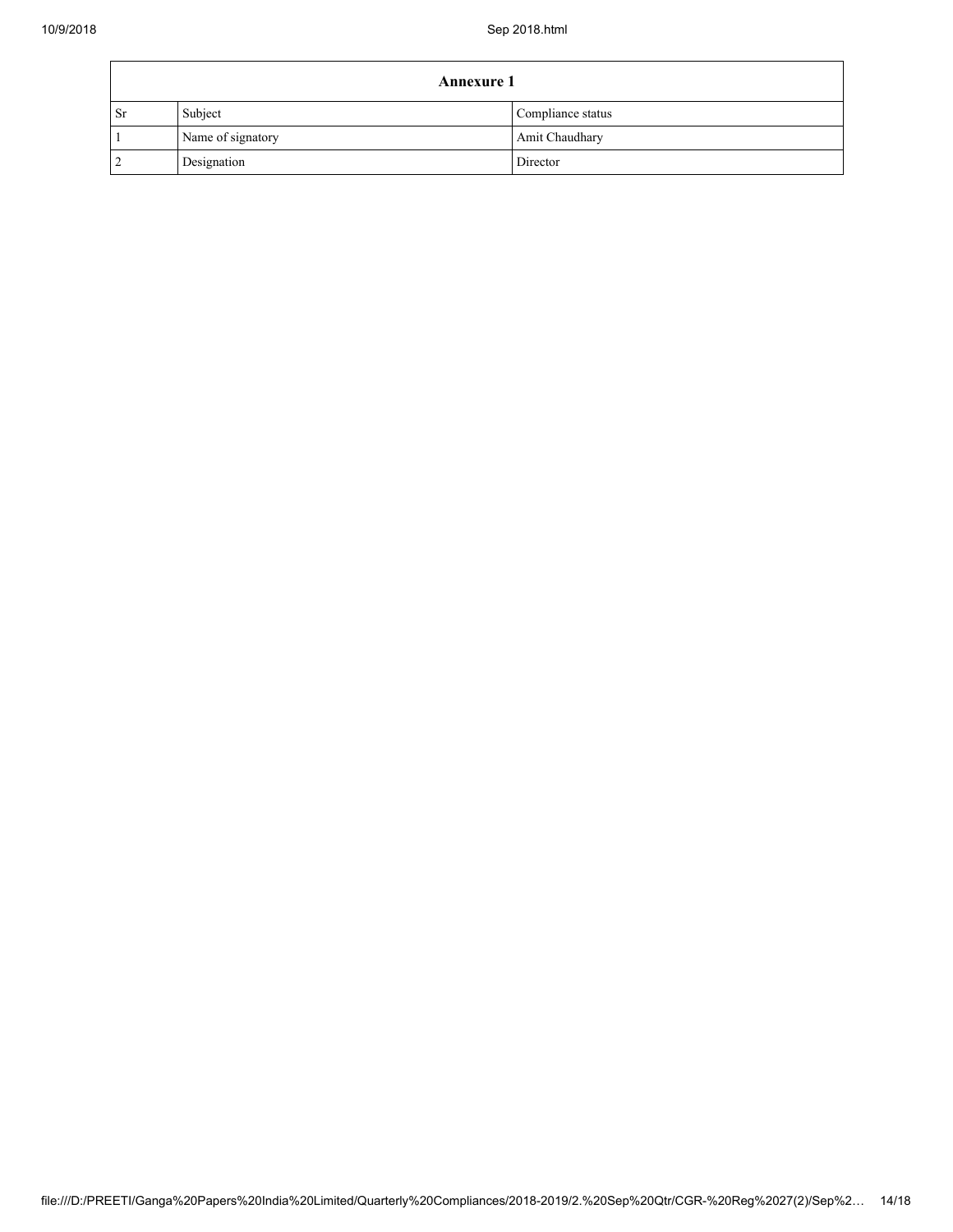٦

|                                                                                                                                                             | <b>Annexure III</b>                                                                                                                                                                  |                                              |                                     |                                                                      |  |  |
|-------------------------------------------------------------------------------------------------------------------------------------------------------------|--------------------------------------------------------------------------------------------------------------------------------------------------------------------------------------|----------------------------------------------|-------------------------------------|----------------------------------------------------------------------|--|--|
| Annexure III to be submitted by listed entity at the end of 6 months after end of financial year along-with second quarter report of<br>next financial year |                                                                                                                                                                                      |                                              |                                     |                                                                      |  |  |
|                                                                                                                                                             | <b>I. Affirmations</b>                                                                                                                                                               |                                              |                                     |                                                                      |  |  |
| Sr.                                                                                                                                                         | Broad heading                                                                                                                                                                        | Regulation<br>Number                         | Compliance<br>status<br>(Yes/No/NA) | If status is "No" details of<br>non-compliance may be<br>given here. |  |  |
|                                                                                                                                                             | Copy of the annual report including balance sheet, profit and loss account,<br>directors report, corporate governance report, business responsibility<br>report displayed on website | 46(2)                                        | Yes                                 |                                                                      |  |  |
| $\overline{2}$                                                                                                                                              | Presence of Chairperson of Audit Committee at the Annual General<br>Meeting                                                                                                          | 18(1)(d)                                     | Yes                                 |                                                                      |  |  |
| 3                                                                                                                                                           | Presence of Chairperson of the nomination and remuneration committee at<br>the annual general meeting                                                                                | 19(3)                                        | Yes                                 |                                                                      |  |  |
| 4                                                                                                                                                           | Whether "Corporate Governance Report" disclosed in Annual Report                                                                                                                     | $34(3)$ read with<br>para C of<br>Schedule V | Yes                                 |                                                                      |  |  |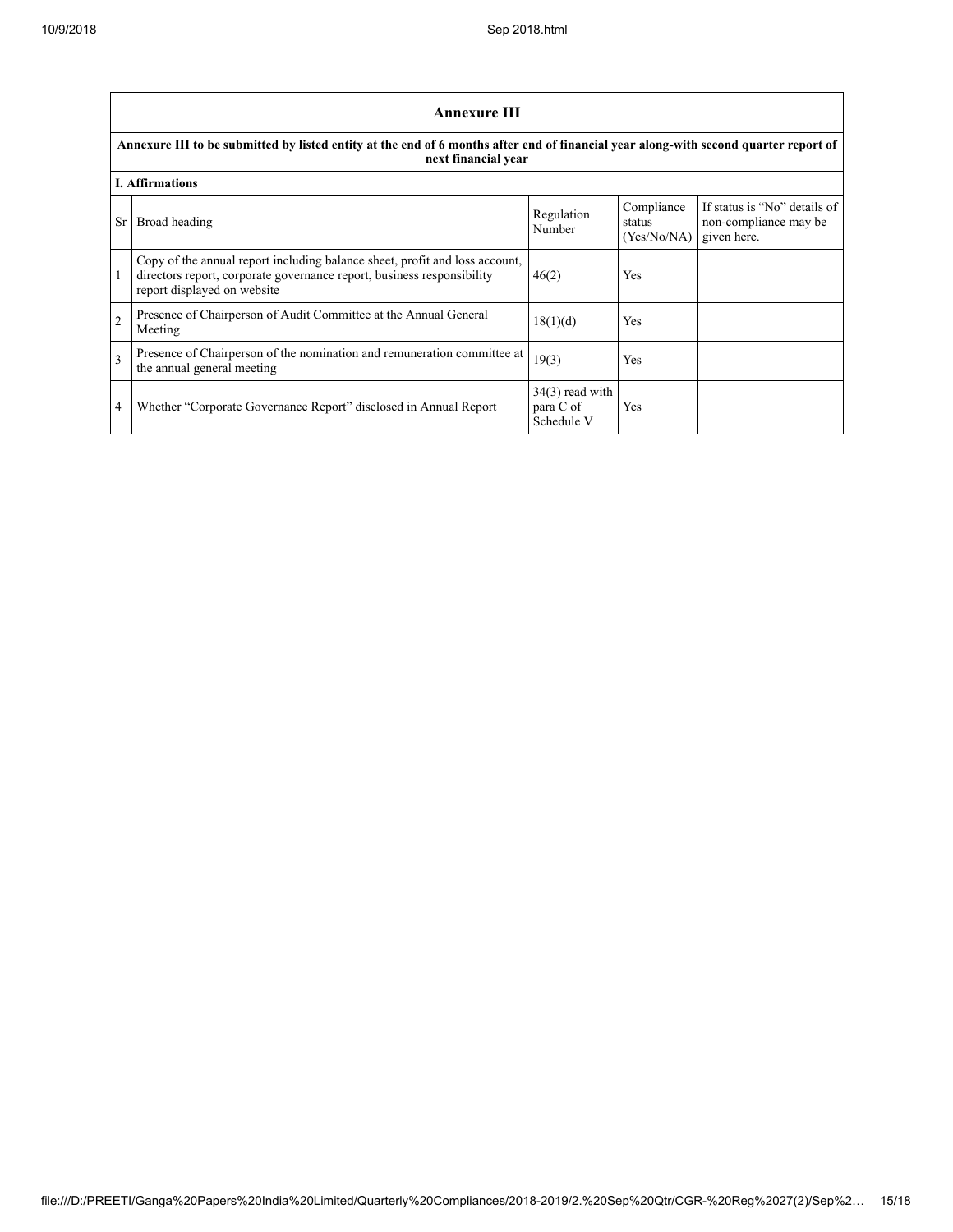| <b>Annexure III</b> |                   |                |  |  |
|---------------------|-------------------|----------------|--|--|
|                     | Name of signatory | Amit Chaudhary |  |  |
| $\overline{2}$      | Designation       | Director       |  |  |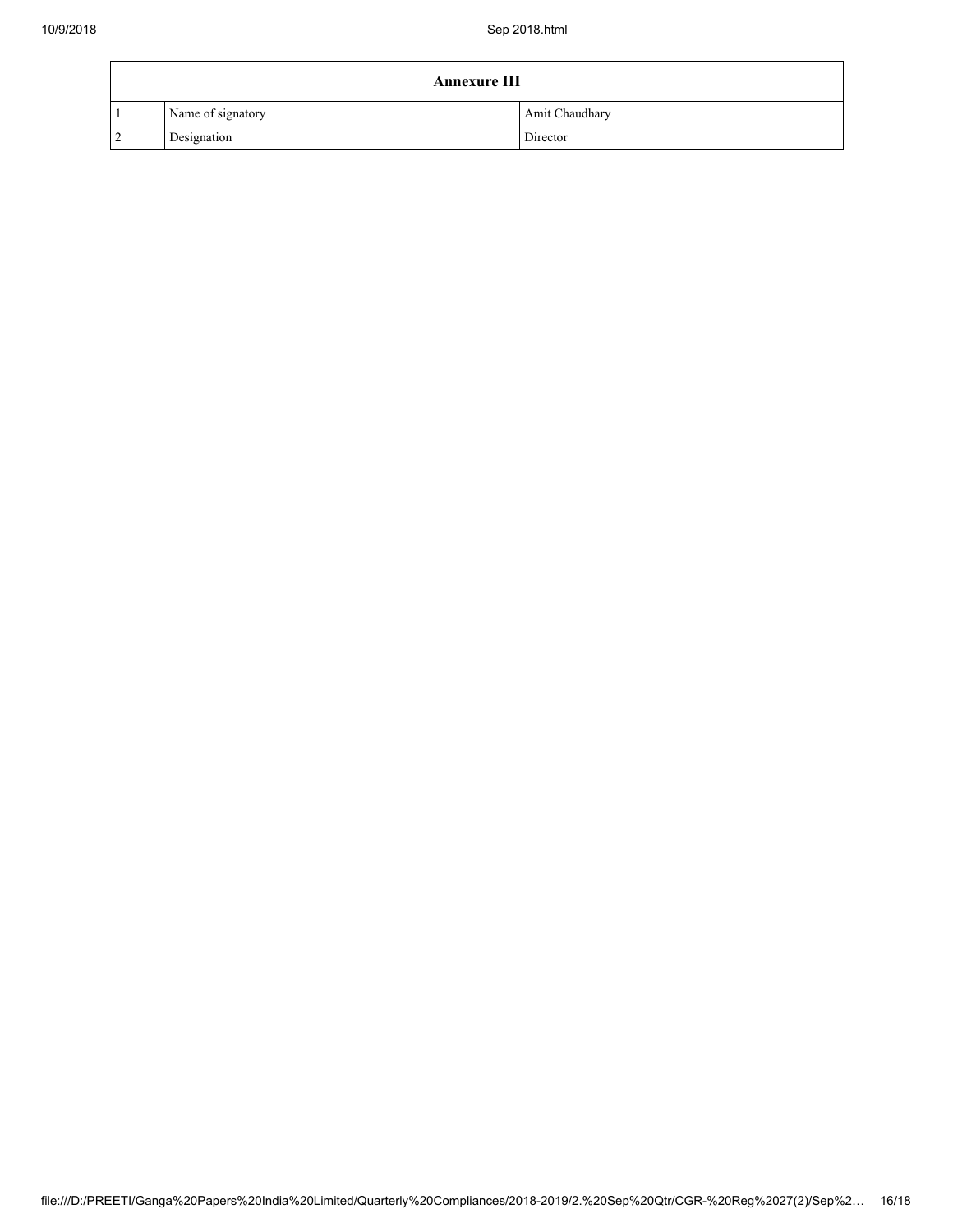| <b>Signatory Details</b> |                |  |
|--------------------------|----------------|--|
| Name of signatory        | Amit Chaudhary |  |
| Designation of person    | Director       |  |
| Place                    | Pune           |  |
| Date                     | 08-10-2018     |  |